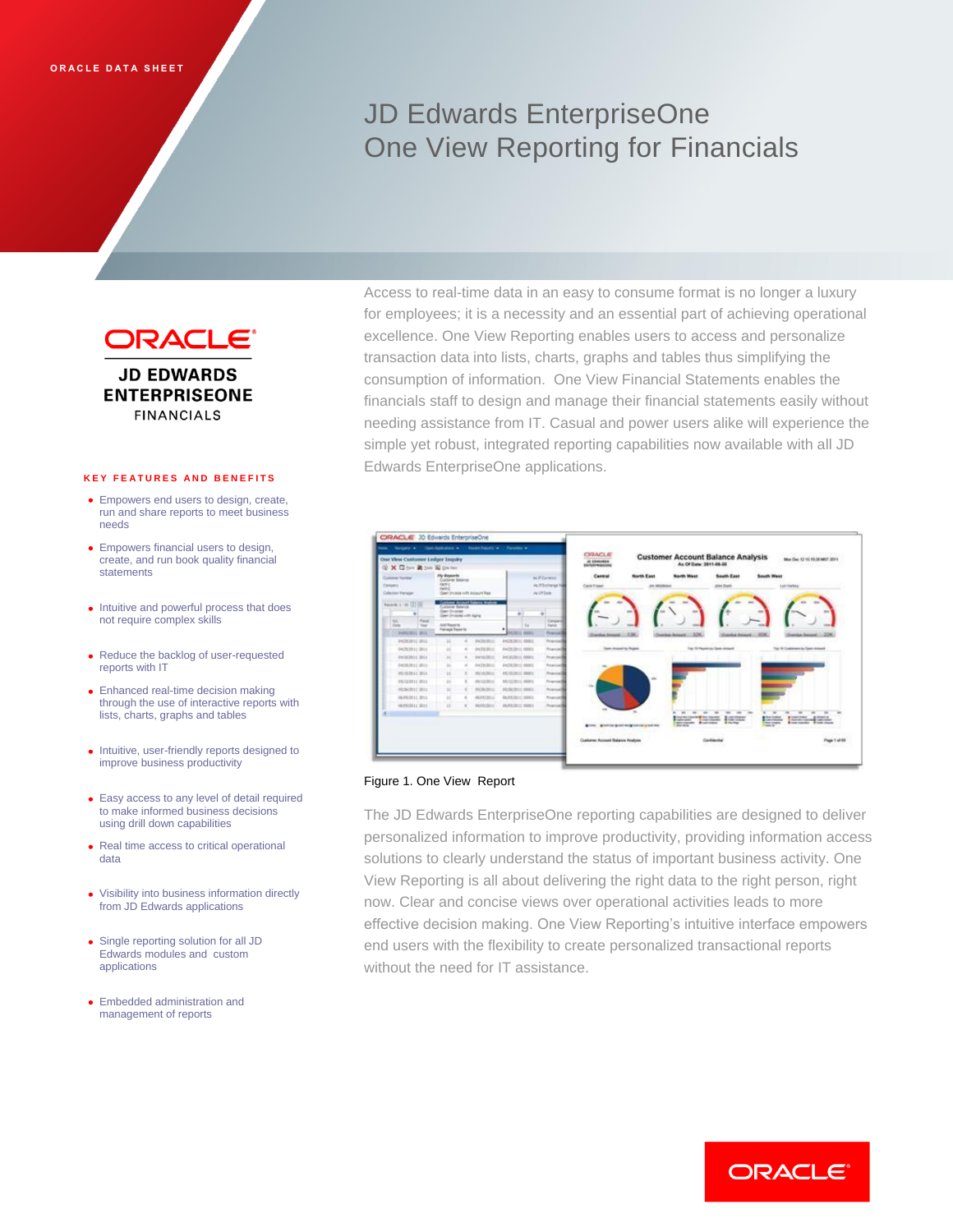# One View Reporting For Financials

The One View Reporting for Financials module gives users the tools they need to gain insight into financial information. These reports can be created and used by accounting personnel; business unit management; and regional and division executives. Users can create personalized reports to view and analyze Accounts Receivable, Accounts Payable, and General Ledger information.

The Accounts Receivable reports provide insight into how your invoices, credit memos, write-offs, deductions, receipts, and drafts spread across your business units, credit and collection managers, and many other attributes of the customer and business units. You can fully analyze your customer balances or receipts and drafts over time to understand trends for customers, companies, or business units. These reports also give users the information necessary to analyze processes and policies to ensure they are supporting their business objectives. The Accounts Payable reports provide the same flexibility for vouchers and payments as found in the Accounts Receivable reports.

The General Ledger reports give you the ability to review and analyze G/L Transactions or Account Balances for any grouping of accounts. Users can view the trends for specific types of transactions or balances such as Cost of Goods Sold, Inventory, A/R, A/P, or bank accounts. Any financial aspect of the business can be viewed and analyzed. Users can create reports that give them insight into how a particular business unit, region, or division is performing.

One View Reporting for Financial Management delivers a set of high-value reports to help keep business users in touch with their financial data and gives them the flexibility to create personalized reports to focus in on the information they need every day to maintain the financial health of the business.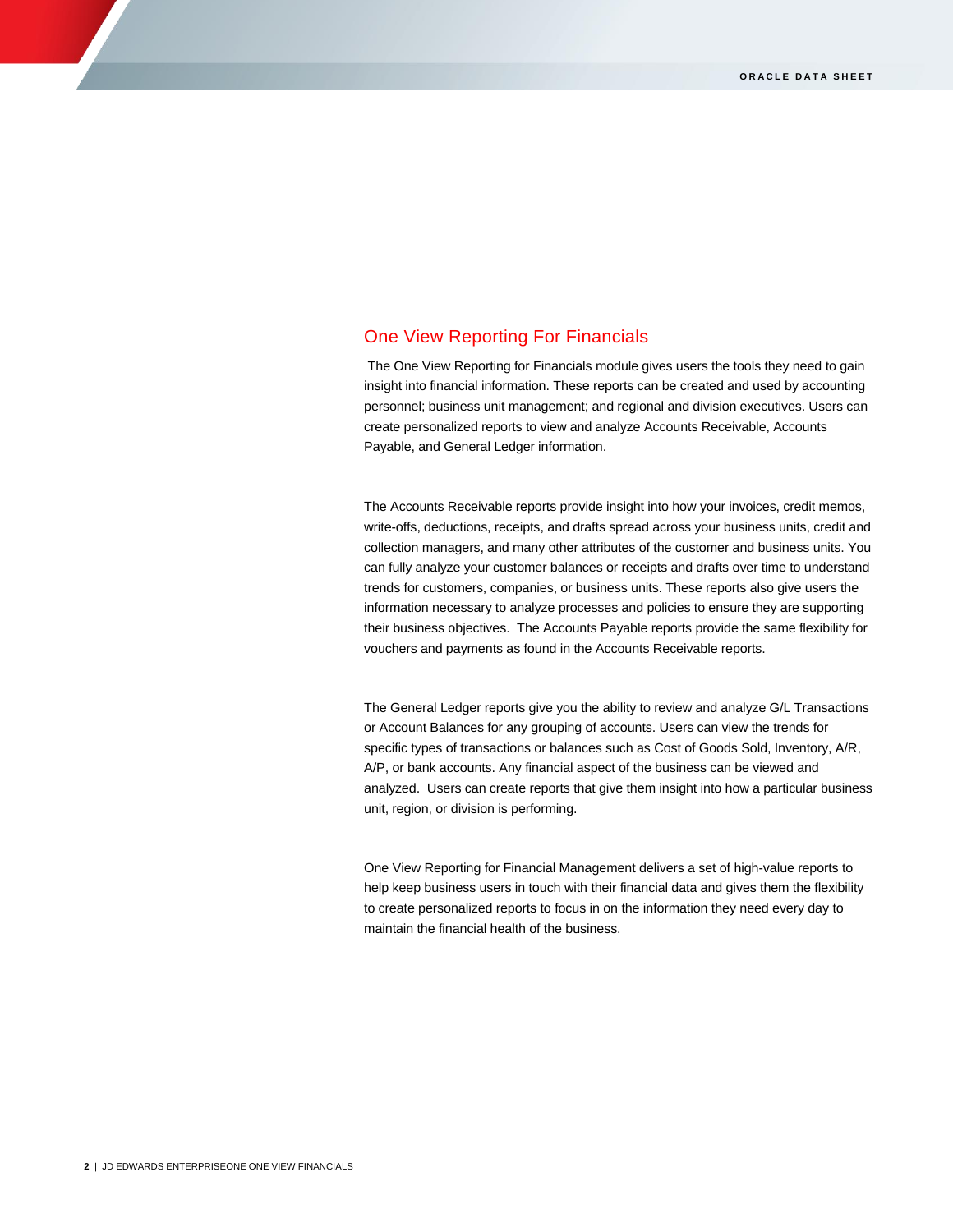# One View Financial Statements

The One View Financial Statements feature in One View Reporting for Financial Management provides the ability for the financials staff to design and produce bookquality statements; no more waiting for the IT department to create the statements.

| <b>ORACLE</b><br><b>JD EDWARDS</b><br><b>ENTERPRISEONE</b> |                    | <b>Consolidated Income Statement</b> |                  |                                                                                 |                               |                    | 09/29/15 20:47:32 (UTC)            |                  |                    |
|------------------------------------------------------------|--------------------|--------------------------------------|------------------|---------------------------------------------------------------------------------|-------------------------------|--------------------|------------------------------------|------------------|--------------------|
| For the Period Ending: 06/30/18                            |                    |                                      |                  |                                                                                 |                               |                    |                                    |                  |                    |
| Current<br><b>Period Actual</b>                            | $%$ of<br>Rev      | <b>Last Year</b><br>Actual           | $%$ of<br>Rev    | <b>Description</b>                                                              | <b>Year to Date</b><br>Actual | $%$ of<br>Rev      | <b>Last Year to</b><br>Date Actual | $%$ of<br>Rev    | % Chg              |
|                                                            |                    |                                      |                  | <b>Revenues</b>                                                                 |                               |                    |                                    |                  |                    |
| 7,750.50                                                   | 88.6%              | 11,000.00                            | 96.07%           | <b>Store Sales</b><br>Sales-Other                                               | 31.184.95                     | 56.18%             | 53,420.00                          | 93.13%           | $-41.62%$          |
| 1,000,00<br>1,000.00                                       | 11.4%<br>11.4%     | 450.00<br>450.00                     | 3.93%<br>3.93%   | Other Revenue<br>Sales-Other                                                    | 24,321.00<br>24,321.00        | 43.82%<br>43.82%   | 3.940.00<br>3,940.00               | 6.87%<br>6.87%   | 517.28%<br>517.28% |
| 8,750.50                                                   | 100.0%             | 11.450.00                            |                  | 100,00% Revenues                                                                | 55.505.95                     | 100.00%            | 57.360.00                          | 100.00%          | $-3.23%$           |
|                                                            |                    |                                      |                  | <b>Direct Costs</b>                                                             |                               |                    |                                    |                  |                    |
| 8,750,50                                                   | 100.00%            | 12,850,00                            | 112.23%          | <b>Cost of Sales-Product A</b><br>Prime Cost of Goods                           | 55,505,95                     | 100.00%            | 73,060,00                          | 127.37%          | $-24.03%$          |
| $-300.00$                                                  | $-3.43%$           | 8,430,00                             | 73.62%           | <b>Minor Amount Writeoff</b>                                                    | 1,690.00                      | 3.04%              | 39,353,00                          | 68.61%           | $-95.71%$          |
| 8,450.50                                                   | 96.57%             | 21.280.00                            | 185,85%          | <b>Cost of Sales-Product A</b><br><b>Cost of Sales-Other</b>                    | 57.195.95                     | 103.04%            | 112,413.00                         | 195.98%          | $-49.12%$          |
| 5.520.00<br>5,520.00                                       | 63.08%<br>63.08%   | 7.000.00<br>7,000.00                 | 61.14%<br>61.14% | Other Costs<br><b>Cost of Sales-Other</b>                                       | 49,403.00<br>49,403.00        | 89.00%<br>89.00%   | 46,903,00<br>46,903.00             | 81.77%<br>81.77% | 5.33%<br>5.33%     |
|                                                            |                    |                                      |                  | <b>Variances</b>                                                                |                               |                    |                                    |                  |                    |
| 2,000.00<br>2.000.00                                       | 22.86%<br>22.86%   | 400.00<br>400.00                     | 3.49%<br>3.49%   | <b>Material Variances</b><br><b>Variances</b>                                   | 5.185.00<br>5,185.00          | 9.34%<br>9.34%     | 1.500.00<br>1.500.00               | 2.62%<br>2.62%   | 245.67%<br>245.67% |
| 15.970.50                                                  | 182.51%            | 28.680.00                            | 250.48%          | <b>Direct Costs</b>                                                             | 111.783.95                    | 201.39%            | 160.816.00                         | 280.36%          | $-30.49%$          |
| 7.220.00                                                   | 82.51%             |                                      |                  | 17.230.00 150.48% Gross Margin                                                  | 56.278.00 101.39%             |                    | 103.456.00 180.36%                 |                  | $-45.60%$          |
|                                                            |                    |                                      |                  | <b>General and Administrative</b><br><b>Administrative Salaries</b>             |                               |                    |                                    |                  |                    |
| 13,200.00<br>13,200.00                                     | 150.85%<br>150.85% | 8,800.00<br>8,800.00                 | 76.86%<br>76.86% | Salaries and Wages<br><b>Administrative Salaries</b><br><b>Building Expense</b> | 64.143.00<br>64.143.00        | 115.56%<br>115.56% | 31,376.00<br>31,376.00             | 54.70%<br>54.70% | 104.43%<br>104.43% |
| 1,700.00                                                   | 19.43%             | 1,200.00                             | 10.48%           | <b>Insurance-General Liabil</b>                                                 | 5,930.00                      | 10.68%             | 5,400,00                           | 9.41%            | 9.81%              |
| 1,900.00                                                   | 21.71%             | 1.050.00                             | 9.17%            | <b>Utilities Expense</b>                                                        | 10,517.00                     | 18.95%             | 16,140,00                          | 28.14%           | $-34.84%$          |
| 3.600.00                                                   | 41.14%             | 2.250.00                             | 19.65%           | <b>Building Expense</b><br>Supplies, Services & Othe                            | 16,447.00                     | 29.63%             | 21.540.00                          | 37.55%           | $-23.64%$          |

Figure 2. Sample of a One View Financial Statement

Users build One View Financial Statements by defining how account balances are summarized, which balances are summarized, and how to group the account balances into sections in a statement. Once created, the financial statements can then be produced by any user authorized to run them.

One View Financial Statements includes delivered content that you can use as models for the financial statements that you want to design. You can also modify and use the delivered content to generate your own balance sheets and income statements.

# JD Edwards EnterpriseOne One View Reporting

JD Edwards EnterpriseOne One View Reporting enables end users to access data for simple to sophisticated reports using JD Edwards EnterpriseOne find/ browse applications with Oracle BI Publisher layout reporting and distribution features. One View Reporting Applications combine essential transaction data and master data, including associated descriptions and category codes, previously not available. Users